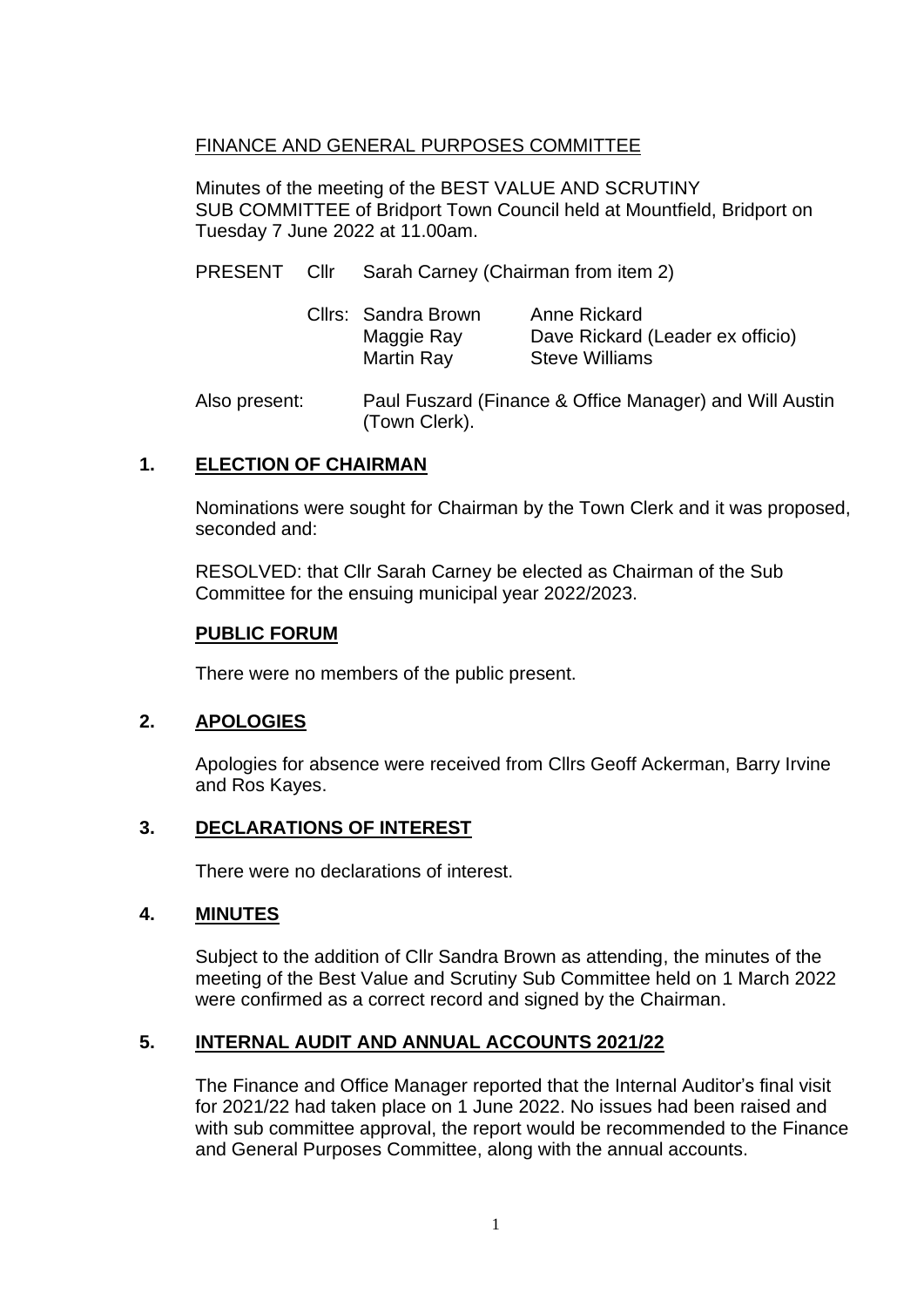The Finance and Office Manager further summarised the annual accounts for 2021/22, highlighting a lower than anticipated deficit, and a slight reduction in the overall level of reserves. He reported that income had recovered well following the relaxation of pandemic restrictions. The Town Clerk reminded members that after two years of the pandemic, there would now be a need to rebuild the level of general reserves, which would present an additional challenge for the 2023/24 budget setting process. He congratulated the Finance and Office Manager for his conscientious work, and members for supporting the community through Covid-19, whilst managing the financial impact.

RESOLVED: that the Finance and Office Manager be thanked for his effective stewardship.

RECOMMEND: that the report of the internal auditor be approved.

## **6. ANNUAL REPORT**

Councillors considered the Town Councils draft Annual Report, ENCL: 3716.

The Town Clerk stated that the report would be published by the middle of June 2022.

Members highlighted some minor typographical errors, and

RESOLVED: that subject to typographical amendments, the Annual Report be approved for publication.

### **7. COMMUNITY GOVERNANCE REVIEW**

The Town Clerk reported that the Town Council had made its submission in response to Dorset Council's second consultation on the Community Governance Review, reaffirming its support for proposals to establish a new council, based on the built-up area of Bridport. The proposals had been recommended by Dorset Council, who would be making a final decision at its Full Council meeting on 14 July 2022.

RESOLVED: that the update be noted.

# **8. GRANTS 2022/23 AND SLA REVIEWS**

The Town Clerk reported that it was proposed to publicise the opening of the annual community grants scheme later in June. The West Bay Car Boot Sale grants scheme would be opened for applications in November 2022 and both would ask that consideration be given, though not exclusively, to projects that consider Climate Change, Rights Respecting, community resilience and social inclusion.

Discussions would take place in August and September 2022 with the SLA bodies, regarding their current Service Level Agreements, and reported to the sub committee in September 2022.

RESOLVED: that the arrangements for the 2022/23 grants schemes be noted.